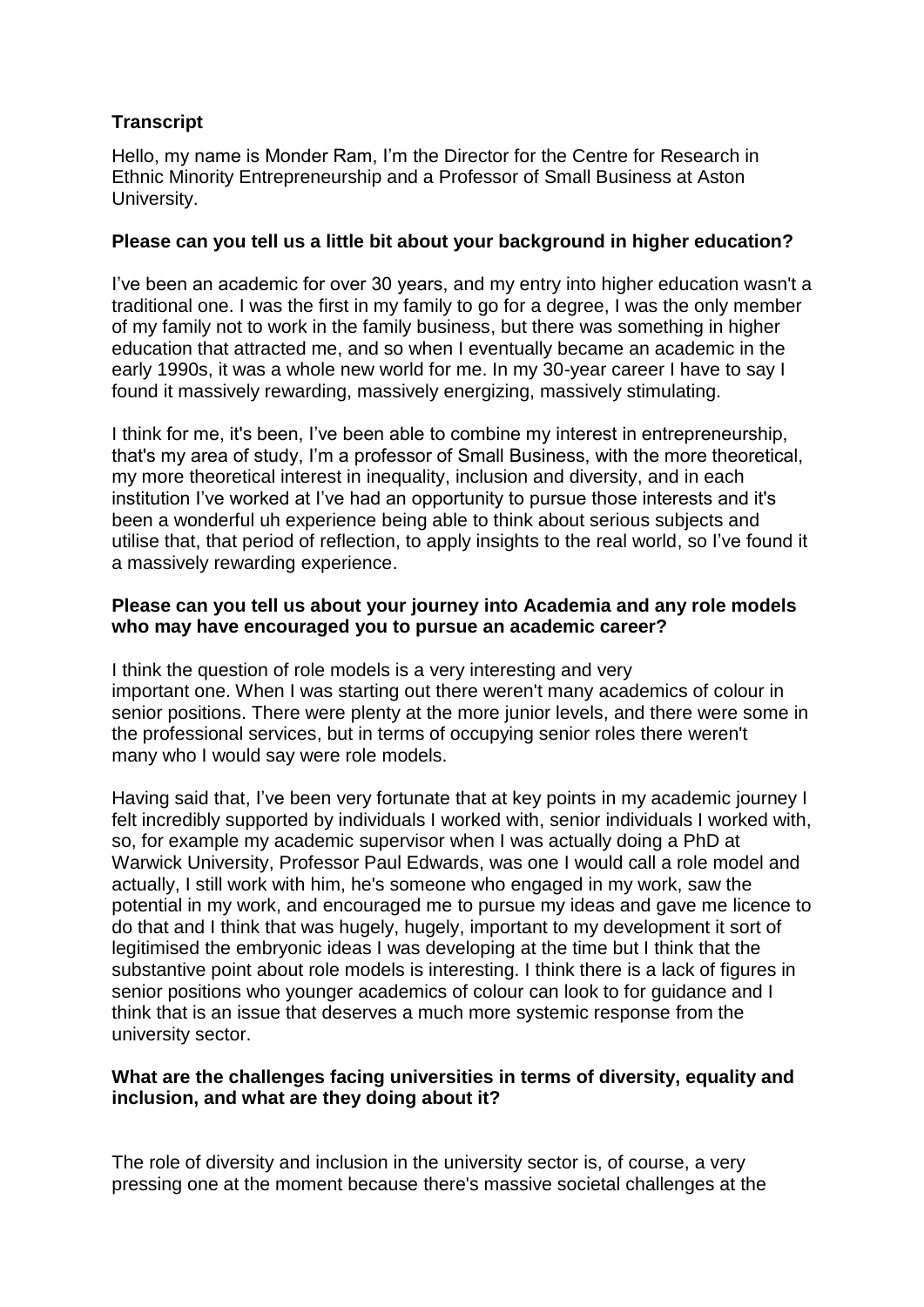moment that have thrown this issue right to the forefront of the agenda, and universities do need to respond to this, it's not an issue that's going away, the track record hasn't been brilliant, there's lots of evidence of under-representation in the most senior positions within the university sector and I think the response to this agenda has to be serious, and it needs to be systemic, looking at the way resources are allocated, looking at career structures, incentivising a good inclusive practice, those are issues that need to be addressed right from the centre, right to the top of an organization and filter down. I don't think that's happened to the degree one would like, but I think there are examples and encouraging signs that the university sector now is becoming much more attuned to the importance of this and are beginning to move in the right direction. I think initiatives like the race equality charter are to be welcomed, and even strengthened, I think that gives hope that this agenda is here to stay and hopefully there'll be some progress which will enable university to become a much more welcoming place for academics and individuals of colour.

#### **As an academic, how do you see the changing environment and the future of academia?**

Well, I think one of the things that needs to be changed if we can advance the agenda and diversity inclusion is the need to change the narrative, universities quite rightly emphasise the importance of excellence whether it's in research or teaching. I think this provides us with an opportunity, because I think the narrative needs now to incorporate diversity inclusion in the story of excellence, so what would an excellent university look like in terms of diversity and inclusion? In my own university Aston University, you know we pride ourselves on the fact that three-quarters of our students are from black and ethnic minority backgrounds. Our record in terms of graduate outcomes is a very impressive one, and it shows, and our research track records particularly in the area the business school where I work, is a very good one. And I think what that shows is that the twin preoccupations of, the twin objectives of being excellent at research and also excellent at inclusion are inextricably or can be linked very closely, so I think it really depends on how seriously a university takes this agenda. I think very easily and very comfortably, a commitment to excellence in inclusion can sit alongside the customary preoccupation with excellence in research and teaching.

### **How do universities support their local communities, and are there any barriers to community engagement?**

I do think barriers exist. I think many communities simply are unaware of what a university actually does, what I mean by that is, of course, most people know that universities conduct research and provide teaching, but they do so much more. So, for example in my university we do an excellent job in providing support for small businesses, for example, I'm not sure how many people in the community know about that, and I think the university sector could do a much better job in explaining what it does to the outside world, highlighting the value that it contributes to the locality, highlight the critical role it can play in facilitating social inclusion and social